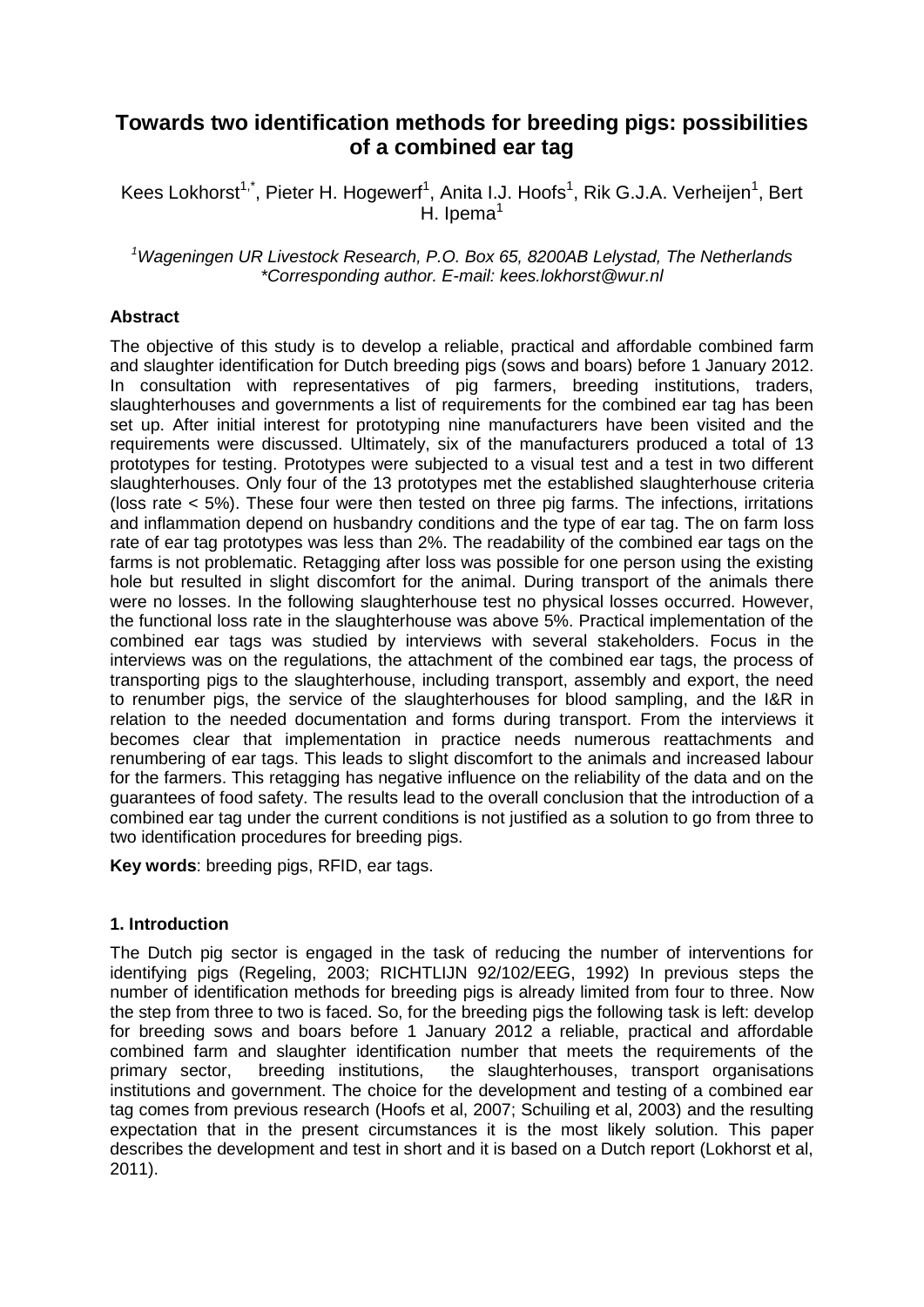# **2. Requirement definition**

In consultation with representatives of pig farmers, breeding institutions, traders, transporters, slaughterhouses and governments a list of requirements (see table 1) for the combined ear tag has been set up. It indicates whether a requirement is mandatory or optional. Furthermore, a distinction is made whether or not standardized between requirements arising from the legislation and the practical use. Mandatory requirements of the regulations are weight of the ear tag less than 10 g, material should be a thermoplastics, a metal, or something similar, its unique farm number (UBN) and identification and registration logo (I&R) must be readable (6.5 x 3.5 mm), and the ear tags should be present at the pigs when they will be transported for the slaughterhouse.

|                                      | Requirement                                                                                                                                                                                                                                                                                                                                                                                                                                                                                                                                                                                                                                                                                                                                                                                                                                                                                                                                                                                                   |                                                                                                                                                          |  |  |  |
|--------------------------------------|---------------------------------------------------------------------------------------------------------------------------------------------------------------------------------------------------------------------------------------------------------------------------------------------------------------------------------------------------------------------------------------------------------------------------------------------------------------------------------------------------------------------------------------------------------------------------------------------------------------------------------------------------------------------------------------------------------------------------------------------------------------------------------------------------------------------------------------------------------------------------------------------------------------------------------------------------------------------------------------------------------------|----------------------------------------------------------------------------------------------------------------------------------------------------------|--|--|--|
| Legislation<br>normative             | ≤ 10 g<br>$\bullet$<br>Thermoplastic, metal and/or<br>$\bullet$<br>UBN (7: 6.5x3.5 mm) + logo<br>$\bullet$<br>Attached in the ear when pigs leaves farm to slaughterhouse<br>$\bullet$                                                                                                                                                                                                                                                                                                                                                                                                                                                                                                                                                                                                                                                                                                                                                                                                                        | X<br>X<br>X<br>X                                                                                                                                         |  |  |  |
| Legislation<br>non<br>normative      | Minimal probability tearing out<br>$\bullet$<br>No structural irritation<br>$\bullet$<br>No sharp corners and borders<br>$\bullet$<br>No rough ravelled wound<br>$\bullet$                                                                                                                                                                                                                                                                                                                                                                                                                                                                                                                                                                                                                                                                                                                                                                                                                                    | O<br>$\bullet$<br>$\circ$<br>$\circ$<br>O                                                                                                                |  |  |  |
| <b>Practical</b><br>normative        | UBN $(7)$ + logo readable > 50cm<br>$\bullet$<br>Serial number slaughter number ( $\geq$ 5) readable $>$ 50 cm<br>$\bullet$<br>Farm code ( $\ge$ 5, to be applied by farmer) > 2 m<br>$\bullet$<br>Loss rate till slaughterhouse $<$ 5% during slaughtering $<$ 5%<br>$\bullet$<br>Age pig for first tagging $\geq 7$ months<br>$\bullet$<br>(Parts) can be closed in one way<br>$\bullet$<br>Pin is round and polished<br>$\bullet$<br>Durable / consistent shape (UV), 4jr<br>$\bullet$<br>Temperature stand for $-10 - 40^{\circ}$ C<br>$\bullet$<br>Can be combined with electronic identification RFID (for<br>$\bullet$<br>electronic sow feeders)<br>Part with slaughter number must survive slaughter process<br>$\bullet$<br>Tagging to the pig: 1 person, 2 min/pig<br>$\bullet$<br>Price: $\leq \text{\textsterling}1.50$<br>$\bullet$<br>Must fit environmental restrictions<br>Replacement when needed must be possible<br>$\bullet$<br>Retagging in existing hole must be possible<br>$\bullet$ | O<br>$\circ$<br>Χ<br>X<br>$\sf X$<br>X<br>$\bullet$<br>$\overline{O}$<br>$\sf X$<br>X<br>X<br>X<br>$\overline{O}$<br>$\circ$<br>$\overline{O}$<br>X<br>X |  |  |  |
| <b>Practical</b><br>non<br>normative | Animal friendly (quick wound recovery)<br>$\bullet$<br>Will not become dirty<br>$\bullet$<br>Smooth surface<br>$\bullet$<br>Can be cleaned easily<br>$\bullet$<br>No allergic reaction<br>Serial numbering possibility                                                                                                                                                                                                                                                                                                                                                                                                                                                                                                                                                                                                                                                                                                                                                                                        | O<br>$\circ$<br>$\overline{O}$                                                                                                                           |  |  |  |

TABLE 1: Summary of requirements for the combined ear tag  $(x =$  mandatory,  $o =$  optional)

Mandatory requirements from practice are: having a company code (more than 5 characters and possibly self-adjustments), maximum loss rate of 5% till slaughter and 5% during slaughter process, can be attached from the age of 7 months or more, durable and stable for a period of 4 years, can stand temperatures from -10 to  $+$  40 $^{\circ}$  C, possible to be combined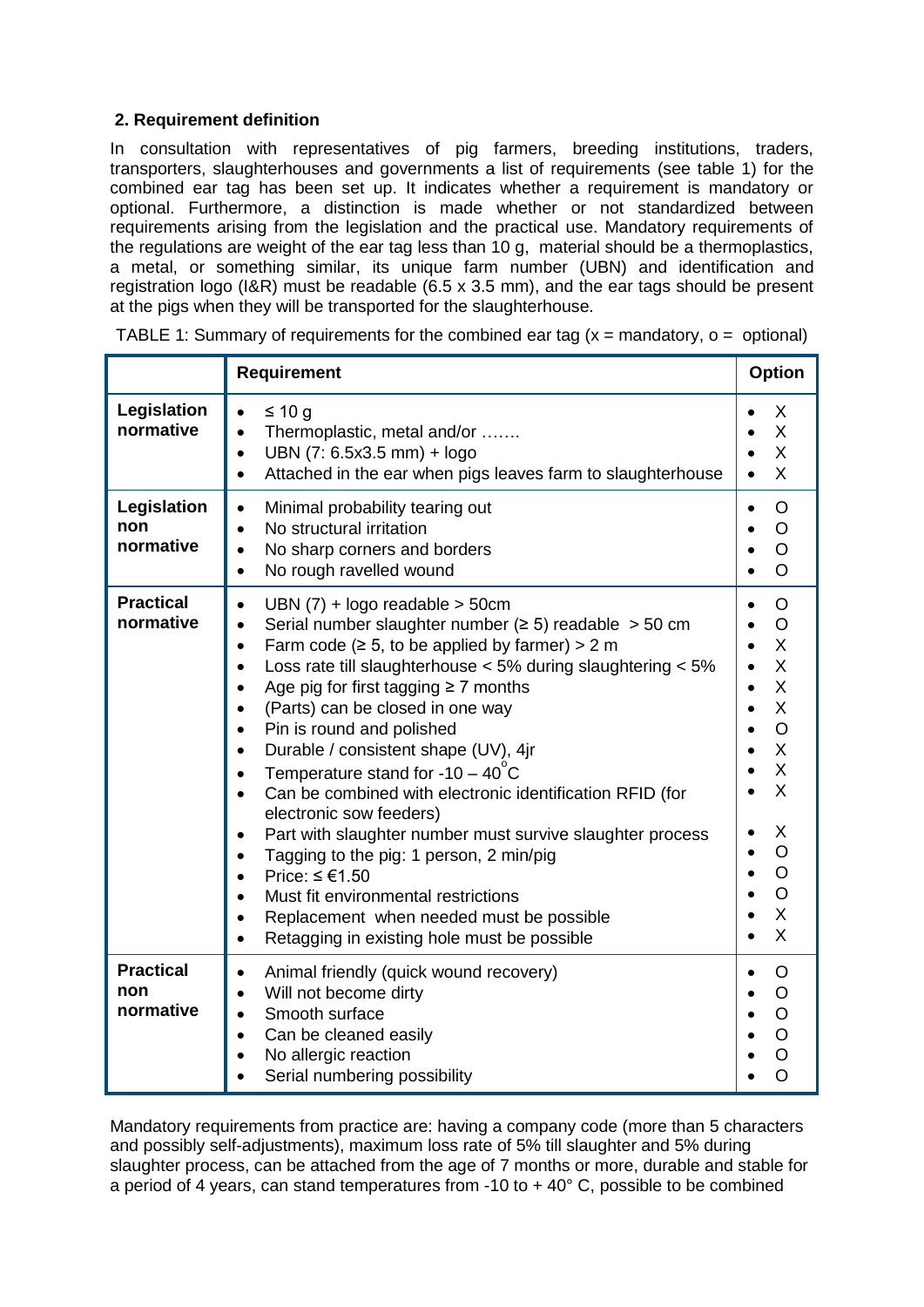with an electronic identification (RFID), resistant to the slaughtering process, replaced in the same hole as possible. The optional requirements include readability, easy application, price, ease for animal (formation and recovery of wounds) and working with succeeding numbers and ranges of numbers.

# **3. Prototype development and testing**

### 3.1. Prototype development

For prototyping the combined ear tags all suppliers of pig ear tags (I&R and slaughter tags) according to the data of the Dutch ministry for Economic affairs, Agriculture and Innovations (EL&I) (March 2010) were approached. Nine of eleven manufacturers after initial interest have been visited and the requirements were discussed. Ultimately, six of the manufacturers produced a total of 13 prototypes for testing (see Table 2).



### TABLE 2: Thirteen prototypes for combined ear tags

# 3.2 Visual and slaughterhouse test

In a first round the prototypes were subjected to a visual test and a test in two different slaughterhouses, with specific interest for the physical and functional losses. Only 4 of the 13 prototypes met the established slaughterhouse criteria. Results of physical and functional loss rates are shown in Figure 1. The average physical ear tag loss rate was below 5%. For two off them the manufacturers improved there prototype before the field test started. From this point in the project, these four types were identified from A till D, where  $A = type 11$ ,  $B =$ type  $01$ ,  $C =$  type  $13$  and  $D =$  type  $7$ .



FIGURE 1: Results from the tests in one of the slaughterhouses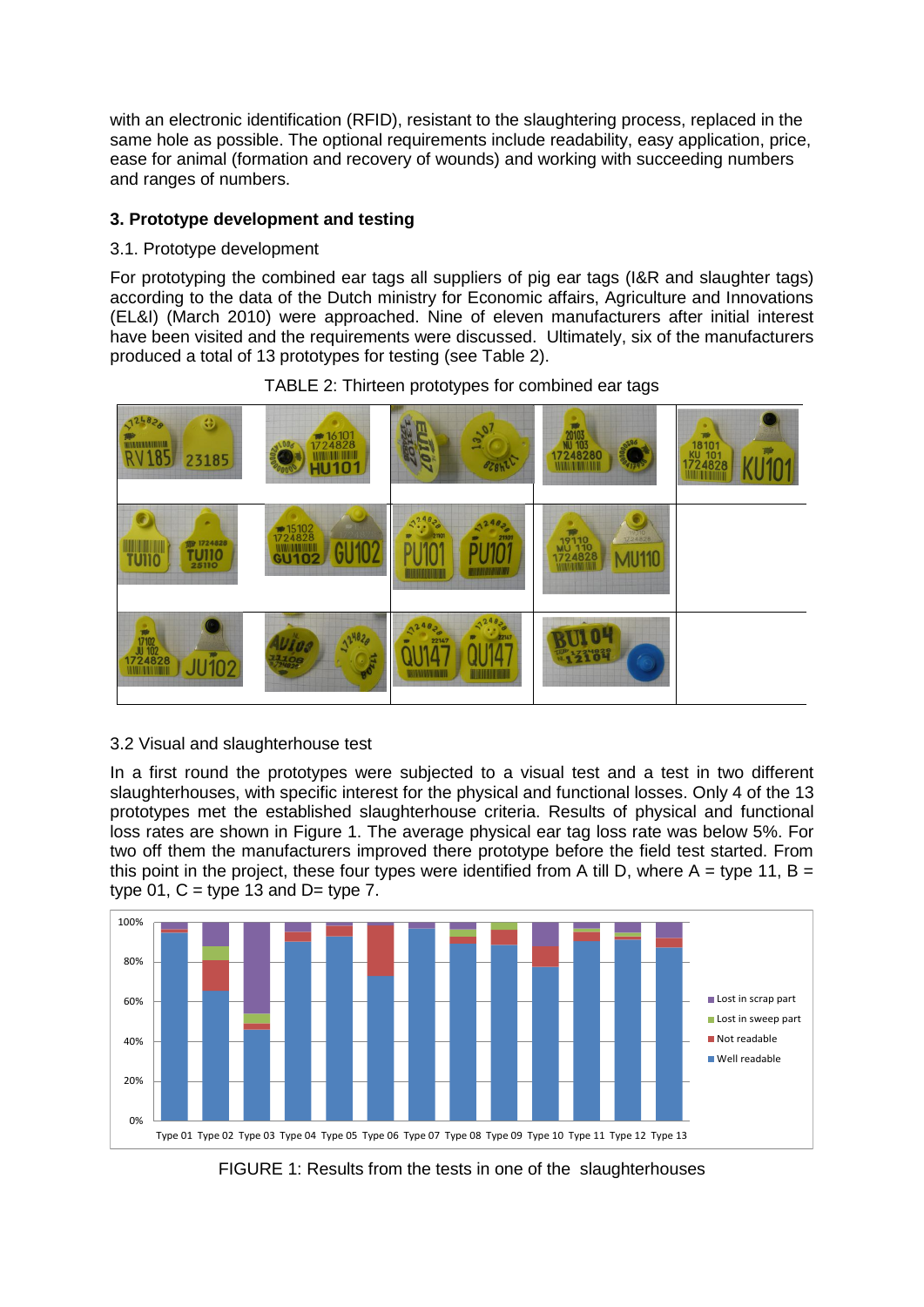#### 3.3 Practical testing

With these four prototypes experiments on three pig farms were started. Applicator convenience, functional and physical loss, inflammation and irritation, size of the holes in the ear, the loss of metal plates and the convenience of reattachments for human and pig were determined. The field test revealed that the wound healing and the occurrence of irritation (see Figure 2) is a concern. The expectation is that this concern applies not only to combined ear tags but also to I & R tags. The full recovery from the wound takes quite a lot of time and even after half a year, not all wounds were completely recovered. The number of infections and the degree of inflammation is dependent on the husbandry conditions and the type. Irritation occurred just after application and then recovered fairly well. But some time after application irritation occurred again. The degree of irritation depends on the type and operating conditions. The loss rate of combined ear tags during the trial was limited to just less than 2%. Ear tag type A which had metal plates for reading in the slaughter house more than 50% of these metal plates was lost. The size of the hole of the combined ear tag at 26 weeks after application was in most cases less than 1 cm and was in many cases even the same size as the diameter of the pin of the combined ear tag.



FIGURE 2: Irritations results after 1, 3, 6 and 26 weeks on three practical pig farms

The diameter of the hole, however, is significantly different for the different types and husbandry conditions. The readability of the combined ear tags on the farms is not problematic (this applies to all types of all companies). During this practical test also the reattachment of combined ear tags was observed. Removing the old ear tag and bringing in a new in the existing hole is tested. Results are shown in Table 3. Retagging after loss was possible for one person using the existing hole. The time required for this reattachment can vary widely and can increase considerably when an animal starts to run. It may also lead to slight discomfort for the pigs.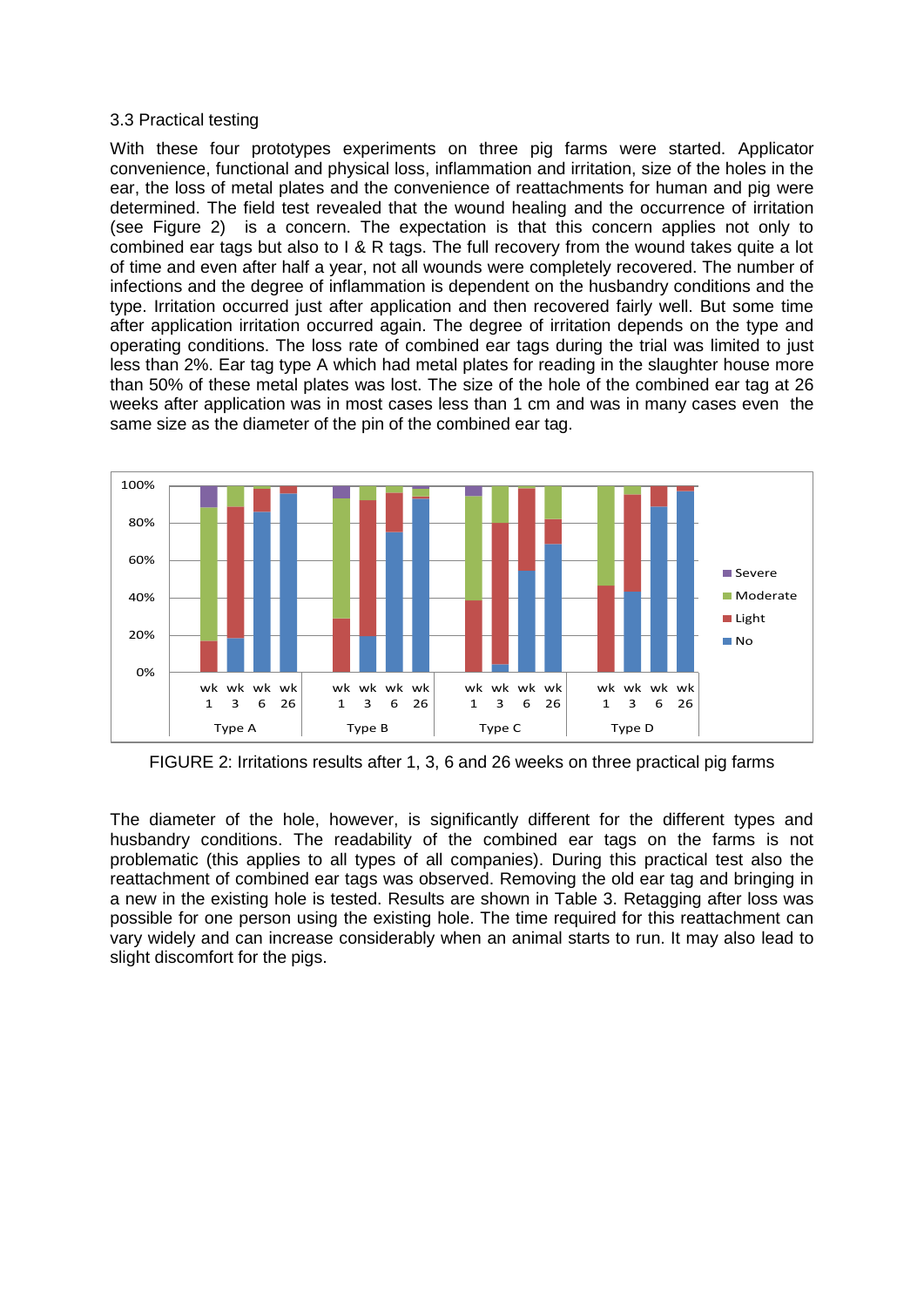| Type pig<br>house  | <b>Number</b><br>of pigs | <b>Size</b><br>(cm);<br>no. of<br>holes | Time/pig<br>[s] | Wound                        | Animal<br>welfare<br>discomfort | Ease of<br>application    |
|--------------------|--------------------------|-----------------------------------------|-----------------|------------------------------|---------------------------------|---------------------------|
| Service<br>house   | 3                        | <1:2x<br>$1-2:1x$                       | 21              | <b>No</b>                    | Light<br>discomfort             | Fairly easy to<br>perform |
| Pregnancy<br>house | 4                        | <1:1x<br>$1-2:3x$                       | 84              | <b>No</b>                    | None to<br>light<br>discomfort  | Fairly easy to<br>perform |
| Farrowing<br>house | 4                        | <1:1x<br>$1-2:3x$                       | 9               | Light<br>wound in<br>one pig | None to<br>light<br>discomfort  | Easy to perform           |

TABLE 3: Results of observations during reattachment of combined ear tags.

# 3.4 Transport and second slaughterhouse test

Based on experience in the pig farms three of the four prototypes were used for a transport pilot and a second trial in a slaughterhouse. During the transport of animals there was no physical and functional loss found of the combined ear tags. However, in the slaughterhouse physical and functional loss in all the three prototypes included in the test was more than 5%. It should be noted that the supplier of type D indicated that he was unable to deliver combined ear tags material with the proper fire-retardant properties.



FIGURE 3: Physical and functional loss in the second trial in one slaughterhouse

### **4. Interviews for practical implementation**

To get insight in the practical implementation issues of the combined ear tags interviews with government representatives (Dutch Ministry for Economics, Agriculture and Innovation, Dutch Food Authority), 6 pig farmers, VION, Dutch Association of Traders and the Dutch Product Board for Pigs were held. Focus in the in-depth interviews was on the regulations, the attachment of the combined ear tags, the process of transporting pigs to the